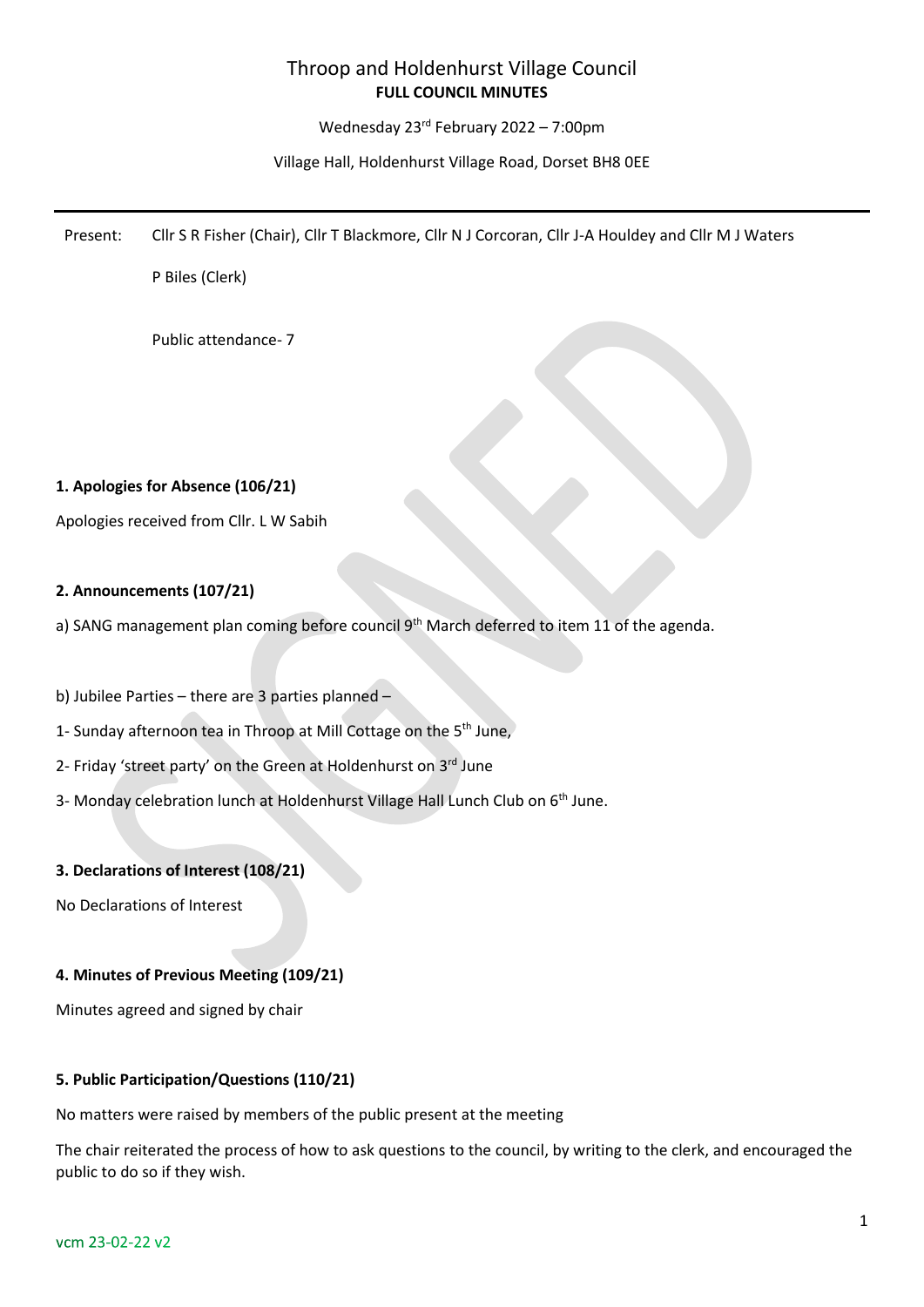# Throop and Holdenhurst Village Council

### **6. Matters Arising from Previous Meeting (111/21)**

The clerk referred to 2 reports, copies of which had been previously circulated to council members.

Report 1 – Queens jubilee trees.

The Chair introduced the report and highlighted elements that she felt might be helped by further explanation. As there was a number of apparent discrepancies between the introduction and the detail/recommendations contained within the submitted report, further comments and clarification were invited from councillors. Cllr. Waters commented that his understanding is that report before the council did reflect the final position with regards to the number of trees siting and the costs involved requiring funding by the village council. With respect to the timetable for planting, the report recommends undertaking the actual planting before the end of the growing season.

At the conclusion of the discussion, Council resolved to delegate authority to the Village Clerk to:

- *a) Contract with BCP council for the supply and planting of two trees as detailed in paragraph 3.1 of the report at a cost to the council of £400.80.*
- *b) Obtain two commemorative plaques as detailed in paragraph 3.2 of the report at a cost to the council of £106.40*
- *c) Publicise the initiative and advise village councillors of feedback and recommendations concerning the actual event date and final details.*
- *d)* Seek further advice from BCP concerning the best of year to plant the trees taking into consideration the period of celebratory events.

Proposed by Cllr N J Corcoran, Seconded by Cllr M J Waters

### **Vote- Unanimous**.

### **Report 2- Holdenhurst Notice Board**

The Village Clerk introduced this report and invited comments from councillors before voting upon the report's recommendations.

At the conclusion of the discussion, Council resolved to delegate authority to the Village Clerk to:

- *a) Accept the quote submitted by Lawrence Wickham to supply the required noticeboard, fully varnished, at a cost to the council of £1550.*
- *b) Contract with Bournemouth Christchurch and Poole Council to carry out the installation work as outlined in paragraph 3.2 of the report at a cost of £75.*
- *c) Publicise the date and arrangements for the installation of the Holdenhurst noticeboard to residents and interested parties.*

Proposed by Cllr N J Corcoran, seconded by Cllr J-A Houldey

#### **Vote- Agreed 5, Against 1**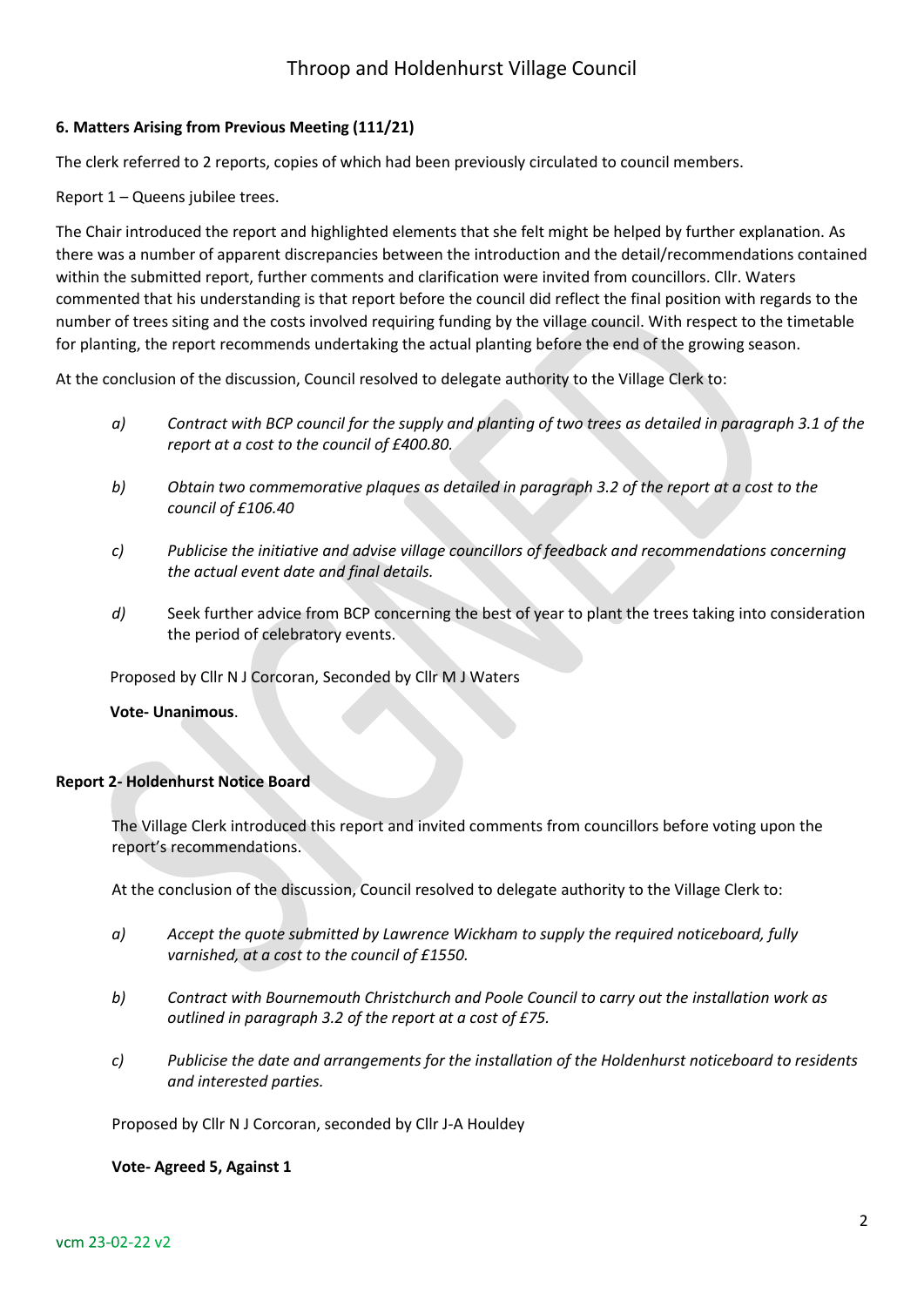At this point in the meeting the Chair permitted a question from a member of the public as the question concerned the absence of an expected report on a possible village war memorial. ( Ref minute no 101/21)

After some deliberation, it was reported that due to time and workload pressures caused by responding to recent BCP consultations, it had not been possible to meet this particular deadline. Cllr. Waters also expressed his disappointment that the matter had not been dealt with in time for this meeting and the Village Clerk agreed that every effort would be made to bring a report to the April Council meeting with final recommendations for consideration.

# **7. Clerk's Report (112/21)**

- 1. The clerk produced a report to show the councils expenditure to date and that the finances have been reconciled. The clerk stated he will produce a report to show expenditure against budget for the next full council meeting.
- 2. The clerk introduced a report regarding the engagement of a payroll supplier, copies of which had been previously circulated to council members. Comments were invited from councillors before seeking agreement to the report's recommendations.

At the conclusion of the discussion, Council resolved to delegate authority to the Village Clerk to:

- *a) Confirm and continue with the present provision of payroll services from Stephen Penny and Partners, at a cost of £30 pcm to ensure continued compliance with legislation*
- *b) In consultation with the Chair, to monitor and review the present interim arrangements in the light of operational experience and to submit a further report with recommendations for more permanent arrangements.*

Proposed by Cllr T Blackmore, , seconded by Cllr J-A Houldey

**Vote- Unanimous.**

# **8. Co-option policies and procedures (113/21)**

The clerk referred to a draft copy of the Co-option Policy , copies of which had been previously circulated to council members.

Further comments were invited from councillors before seeking agreement to the adoption of the recommended model Policy provided by the Dorset Association of Town and Parish Councils.

After a brief discussion, the council resolved to:

a) Adopt the model Co-option policy as submitted with immediate effect.

Proposed by Cllr J-A Houldey, seconded by Cllr M J Waters

### **Vote- Unanimous.**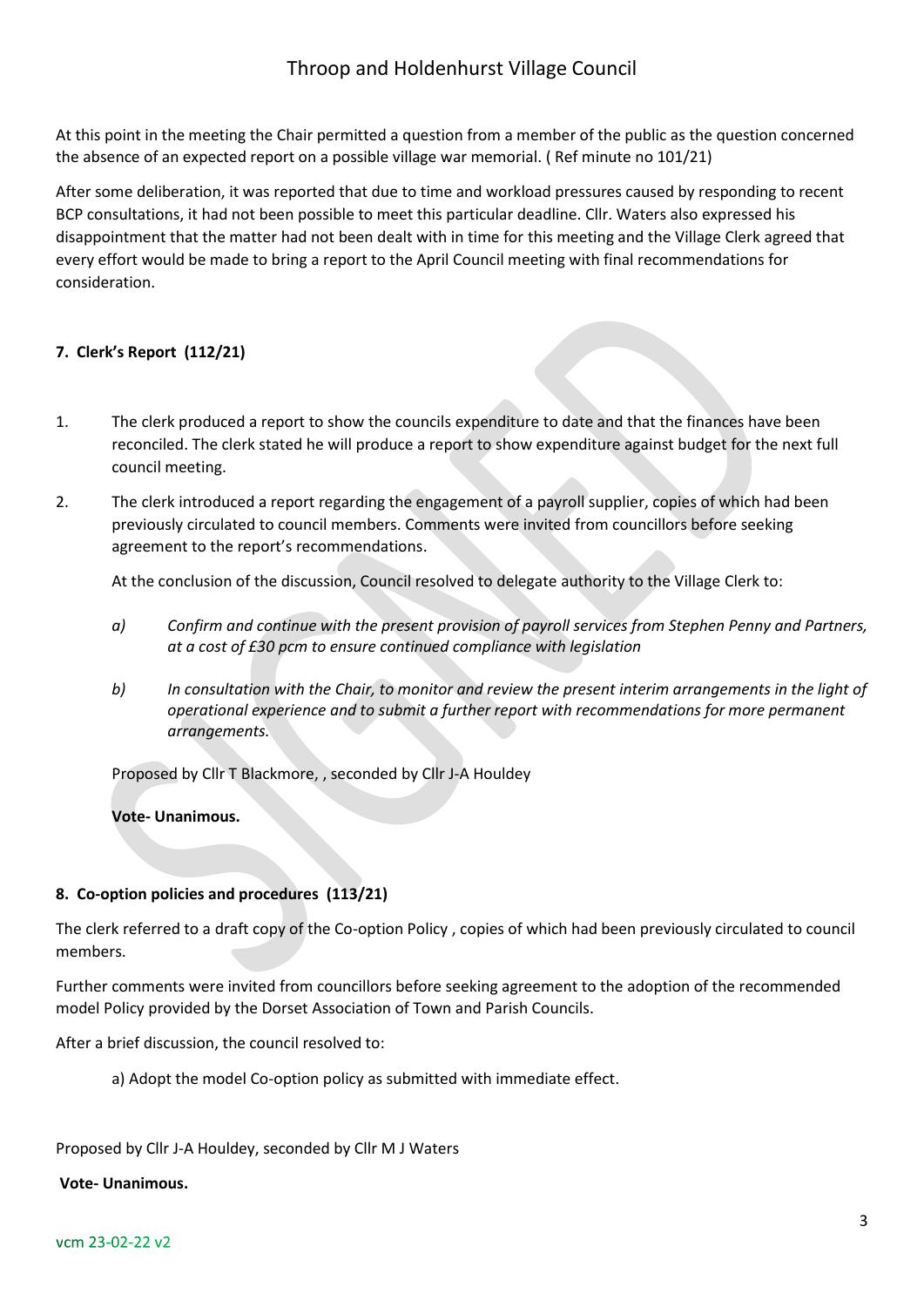# **Ty**

# **9. Appointing an Auditor (114/21)**

The clerk introduced a report regarding the engagement of an internal auditor, copies of which had been previously circulated to council members.

Further comments were invited from councillors before seeking agreement to the report's recommendations and after due consideration, the council resolved to:-

- a) *Appoint 'Do the Numbers limited" as the Council's Internal Auditors at an initial fee of £190.*
- *b) Delegate authority to the Chair to sign the letter of engagement on behalf of the council.*
- *c) Agree to review its internal audit requirements and processes regularly and make appropriate arrangements to ensure the on-going robustness and efficiency of its procedures and financial arrangements.*
- *d) Delegate authority to the Clerk to review present arrangements for External audit and, if considered necessary, make further recommendations to council at its next meeting.*

Proposed by Cllr J-A Houldey, seconded by Cllr T Blackmore

## **Vote- Unanimous.**

# **10. BCP Local Plan (115/21)**

The clerk referred to a report regarding the BCP Local Plan, copies of which had been previously circulated to council members.

Further comments were invited from councillors before seeking agreement to the report's recommendations as follows-

*To agree setting up the working party group and to produce a report(s) for council to consider the issues raised and to agree the council's response to the BCP's consultation document.*

Cllr M J Waters stated that in his view, the wording in the recommendations should be amended in order to reflect that a working party cannot, of itself, make decisions on behalf of the Village Council.

Following brief discussion this amendment was agreed and the council resolved to:

a) *Set up a working party group to consider key elements of the BCP Local Plan consultation document and submit appropriate reports that will assist members in understanding and considering the issues raised, including recommendations for the council to consider in making its response to the BCP's consultation document.*

Proposed by Cllr N J Corcoran, seconded by Cllr T Blackmore

**Vote- Unanimous.**